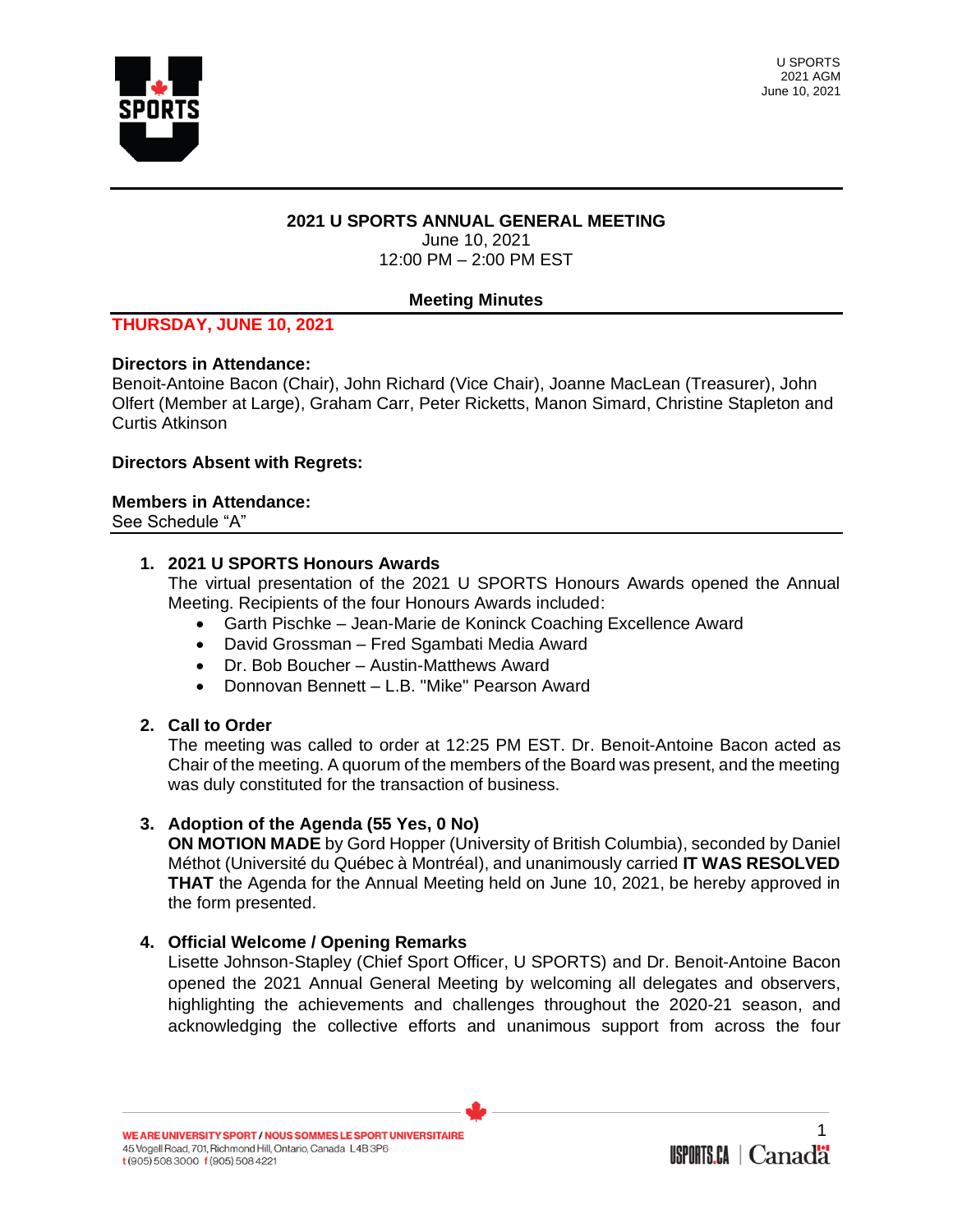

conferences, as the membership collectively looks ahead to a planned returned-to-sport for the upcoming season.

## **5. Moments of Recognition**

Dick White (Interim CEO, U SPORTS) recognized departing staff members from the U SPORTS membership, Conference Offices, and other support systems of U SPORTS.

# **6. Approval of Previous Minutes (June 4, 2020) (55 Yes, 0 No)**

**ON MOTION MADE** by Peter Baxter (Wilfrid Laurier University), seconded by Tim Maloney (Dalhousie University), and unanimously carried **IT WAS RESOLVED THAT** the minutes of the Annual Meeting held on June 4, 2020, are hereby approved.

# **7. Presentation of Audited Financial Statements (2020-21)**

Dr. Joanne MacLean (Treasurer, U SPORTS Board) presented the audited financial statements of the Corporation for the fiscal period from April 1, 2020, to March 31, 2021, as well as a robust summary of the work undertaken by the Finance Committee over the course of the previous fiscal.

With assistance from Lisa Beatty (Chief Operating Officer, U SPORTS), a high-level overview of the Corporation's 2020/21 Statement of Operations, 2020/21 Statement of Financial Position, the 2020/21 Statement of Changes in Net Assets, and 2020/21 Statement of Cash Flows was provided.

Highlights of the discussion included the following:

- Significant financial discipline over the past year has placed the organization in a favourable year-end position (i.e., a surplus of approximately \$300,000).
	- o The current position can be mainly attributed to two factors: COVID-19 related funding being secured, and disciplined spending patterns from U SPORTS staff.
- U SPORTS will continue to forecast conservatively and to monitor expenses very closely, given the continued uncertainties surrounding COVID-19.
- KPMG (U SPORTS auditor) reported a clean audit position for the National Office, which was reviewed by the Finance Committee, prior to Board approval.
- The organization continues to make improvements in the areas of duty segregation within the financial management portfolio, as well as with asset safeguarding.
- Moving forward, the highest financial priority of the organization will be the continued repayment of outstanding Travel Pool payments. The existing surplus moneys will be directed to these amounts.
- For the 2021-22 sport season, a Travel Pool review will be taking place, thereby temporarily suspending the payment, with no fees being collected from the membership. During the review, U SPORTS will continue to make payments on previous moneys owed.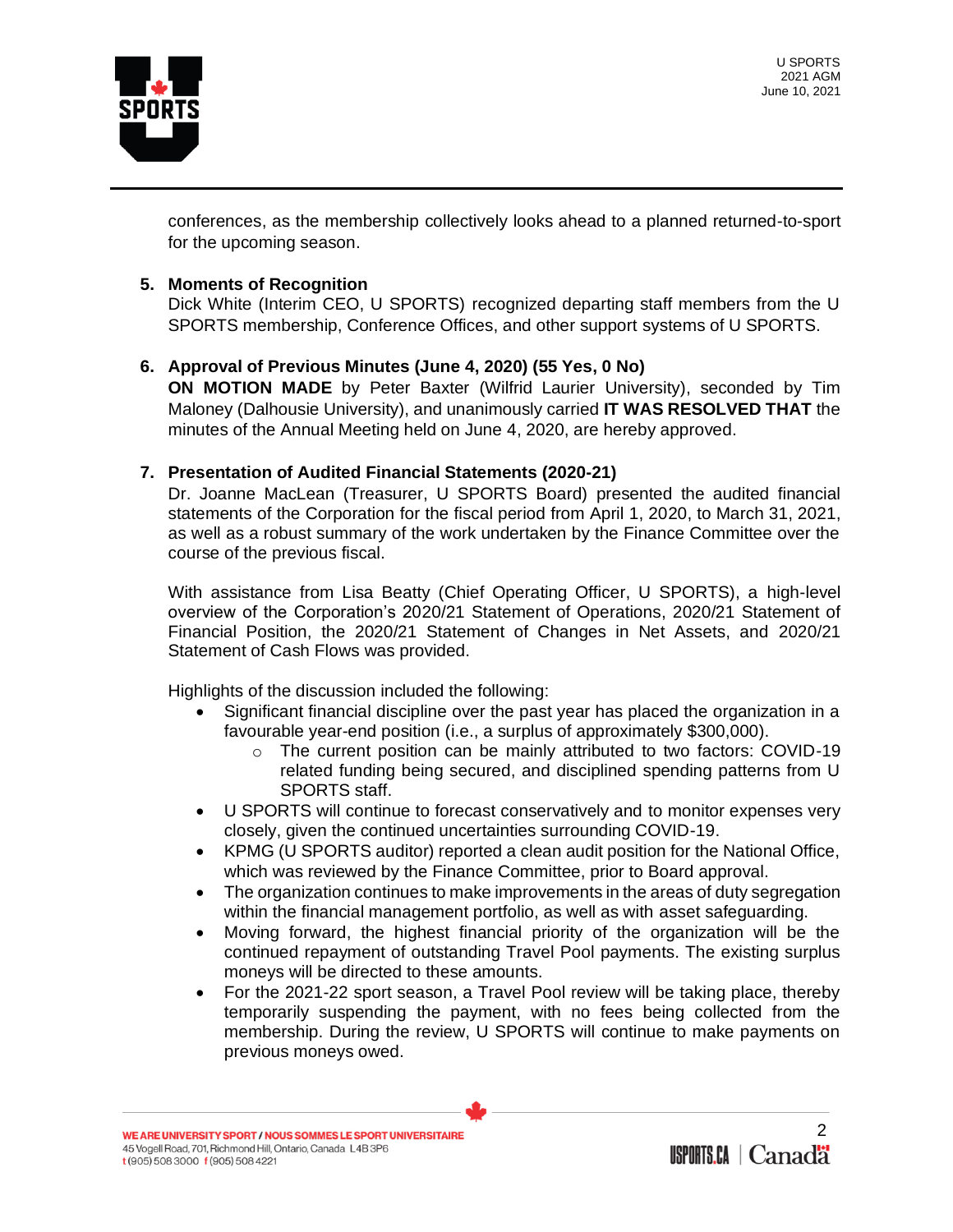SPORTS

U SPORTS 2021 AGM June 10, 2021

Members of the Finance Committee (Dr. Joanne MacLean (Committee Chair), Jennifer Brenning, Pierre Arsenault, Katie Spriggs, Nancy Walker and John Olfert), National Office staff, and Kirsten Giles (KPMG representative) were commended for their many contributions to the committee, over the course of the 2020-21 fiscal year.

# **8. Appointment of Public Accountant (54 Yes, 0 No)**

**ON MOTION MADE** by Sue Hylland (University of Ottawa), seconded by Loralyn Murdoch (University of Northern British Columbia), and unanimously carried **IT WAS RESOLVED THAT** KPMG be retained as the public accountant of the Corporation for the ensuing year.

## **9. Confirmation of Directors (55 Yes, 0 No)**

**ON MOTION MADE** by Beth Ali (University of Toronto), seconded by Scott Barker (Ontario Tech University), and unanimously carried **IT WAS RESOLVED THAT** the directors of the Corporation are hereby confirmed as follows:

Joanne MacLean John Richard Graham Carr Geoffrey Phillips Curtis Atkinson Steven Murphy Christine Stapleton Peter Ricketts John Olfert

### **10. Presentation of Committee Reports**

Committee Reports from the 2020-21 season were presented by representatives of the Athletic Financial Awards; Eligibility; Equity, Diversity and Inclusion; International, Sport; and Medical Committees. Each report provided a high-level overview on the year's successes, challenges, and strategic priorities for the coming 2021-22 season. It was noted that all final reports were uploaded to the U SPORTS website (usports.ca), under the "HQ" section, and specifically within the "2021 Annual Meeting" tab.

Dr. Benoit-Antoine Bacon thanked all committee members and U SPORTS support staff for their many contributions to U SPORTS Governance, throughout the 2020-21 season.

### **11. Other Business**

Dick White thanked outgoing Board Chair, Dr. Benoit-Antoine Bacon for his leadership and commitment to the Canadian university sport system.

WE ARE UNIVERSITY SPORT / NOUS SOMMES LE SPORT UNIVERSITAIRE 45 Vogell Road, 701, Richmond Hill, Ontario, Canada L4B 3P6 t (905) 508 3000 f (905) 508 4221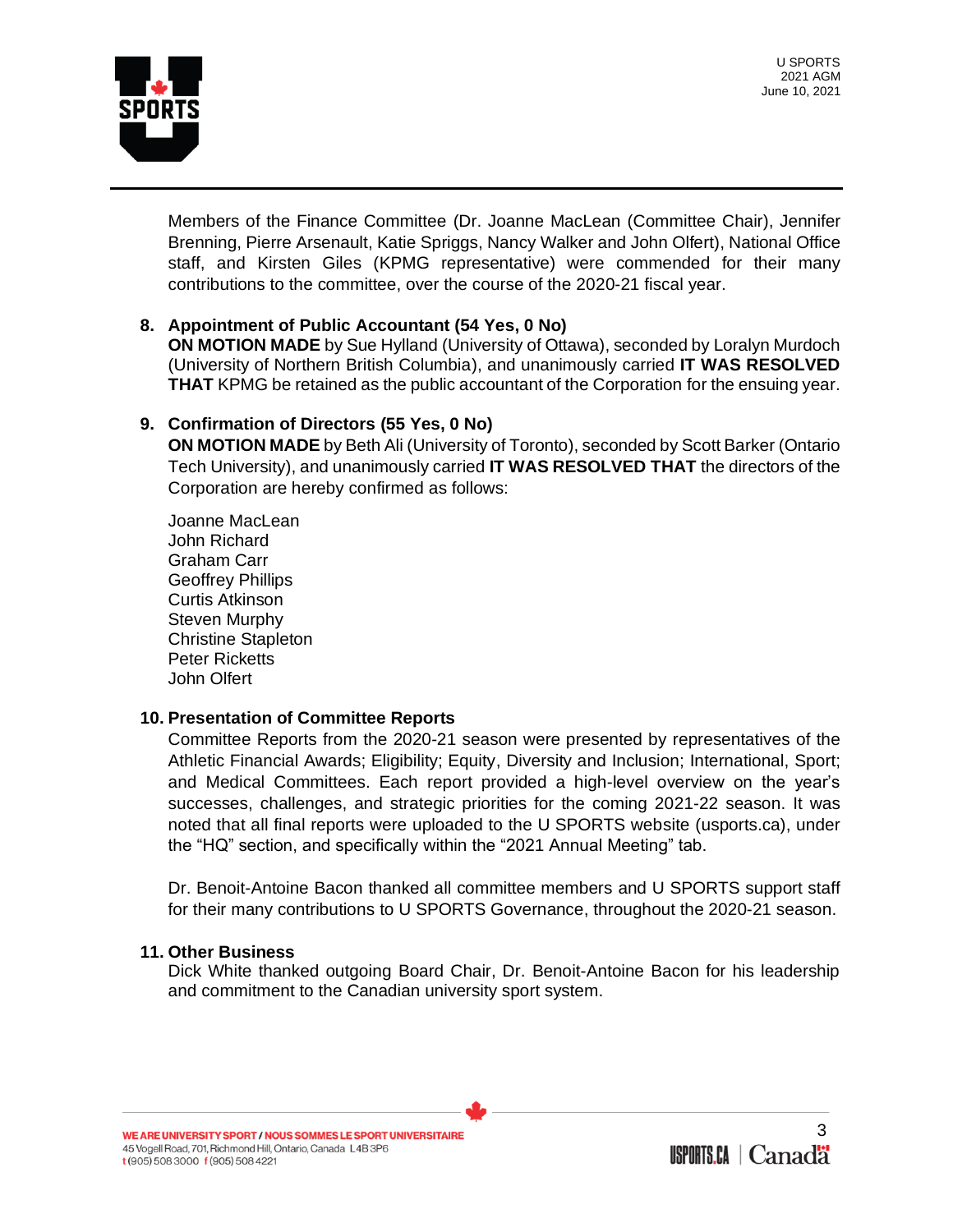

U SPORTS 2021 AGM June 10, 2021

# **12. Adjournment of Meeting**

**ON MOTION MADE** by Karla Karch (Mount Royal University), seconded by Peter Hellstrom (Laurentian University), and unanimously carried **IT WAS RESOLVED THAT**  the annual meeting held on June 10, 2021, be hereby adjourned.

**-30-**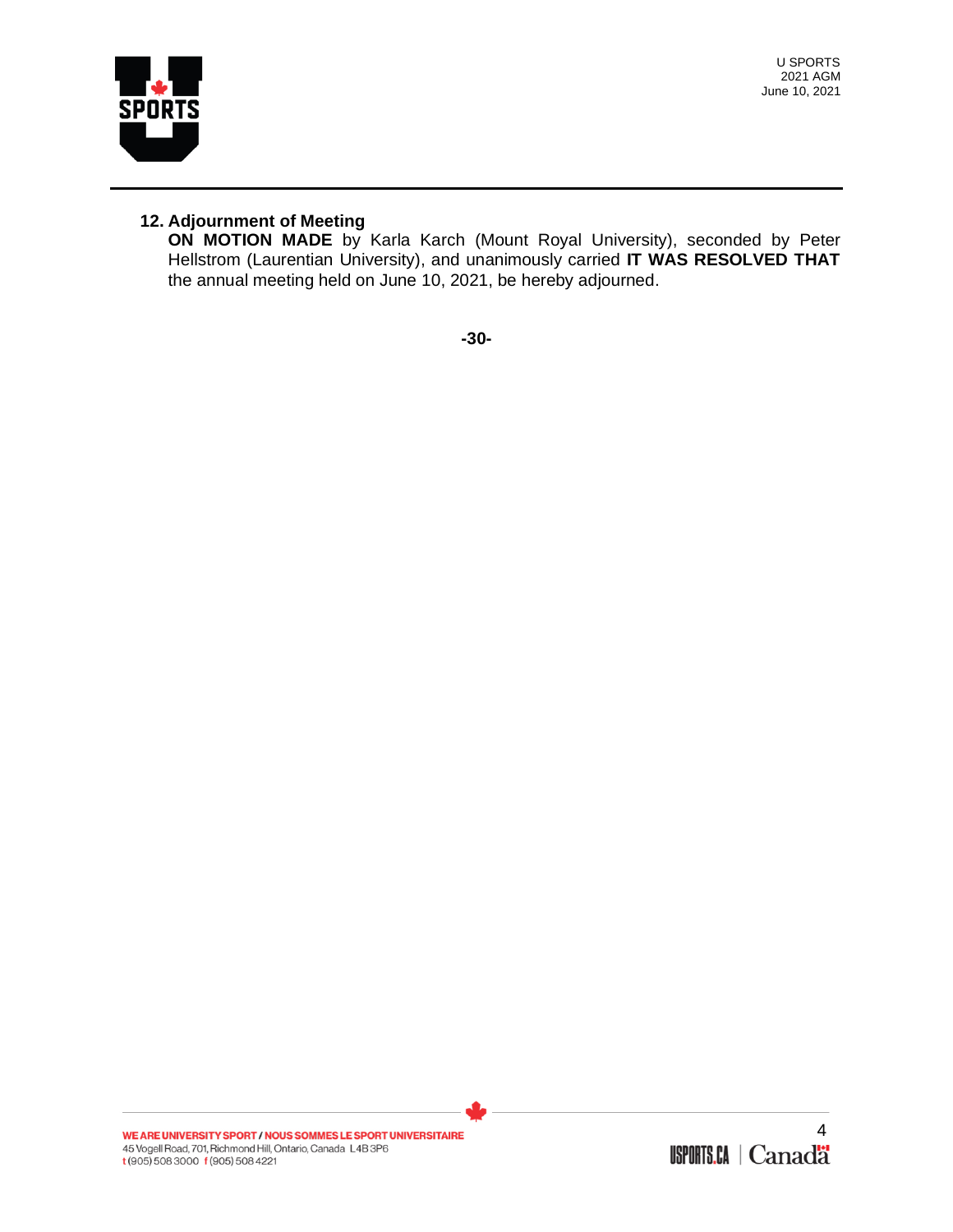

# <u>SCHEDULE "A" –</u> LIST OF ATTENDEES

| <b>First Name /</b><br>Prénom | Last Name /<br><b>Nom de Famille</b> | School / École                      |
|-------------------------------|--------------------------------------|-------------------------------------|
| Kevin                         | <b>Dickie</b>                        | <b>Acadia University</b>            |
| Dave                          | Trudelle                             | <b>Algoma University</b>            |
| Matt                          | <b>McBrine</b>                       | <b>Bishop's University</b>          |
| <b>Russ</b>                   | Paddock                              | <b>Brandon University</b>           |
| Meliissa                      | <b>Krist</b>                         | <b>Brock University</b>             |
| John                          | Ryan                                 | <b>Cape Breton University</b>       |
| Jennifer                      | <b>Brenning</b>                      | <b>Carleton University</b>          |
| D'Arcy                        | Ryan                                 | <b>Concordia University</b>         |
| Tim                           | Maloney                              | <b>Dalhousie University</b>         |
| Tom                           | Warden                               | <b>Lakehead University</b>          |
| Peter                         | Hellstrom                            | <b>Laurentian University</b>        |
| Lindsay                       | McAlpine                             | <b>MacEwan University</b>           |
| Geoffrey                      | <b>Phillips</b>                      | <b>McGill University</b>            |
| Mark                          | Alfano                               | <b>McMaster University</b>          |
| Karen                         | Murphy                               | Memorial University of Newfoundland |
| Pierre                        | Arsenault                            | <b>Mount Allison University</b>     |
| Rob                           | Godfrey                              | <b>Mount Royal University</b>       |
| Vito                          | Castiglione                          | <b>Nipissing University</b>         |
| Leslie                        | Dal Cin                              | <b>Queen's University</b>           |
| Darren                        | Cates                                | Royal Military College of Canada    |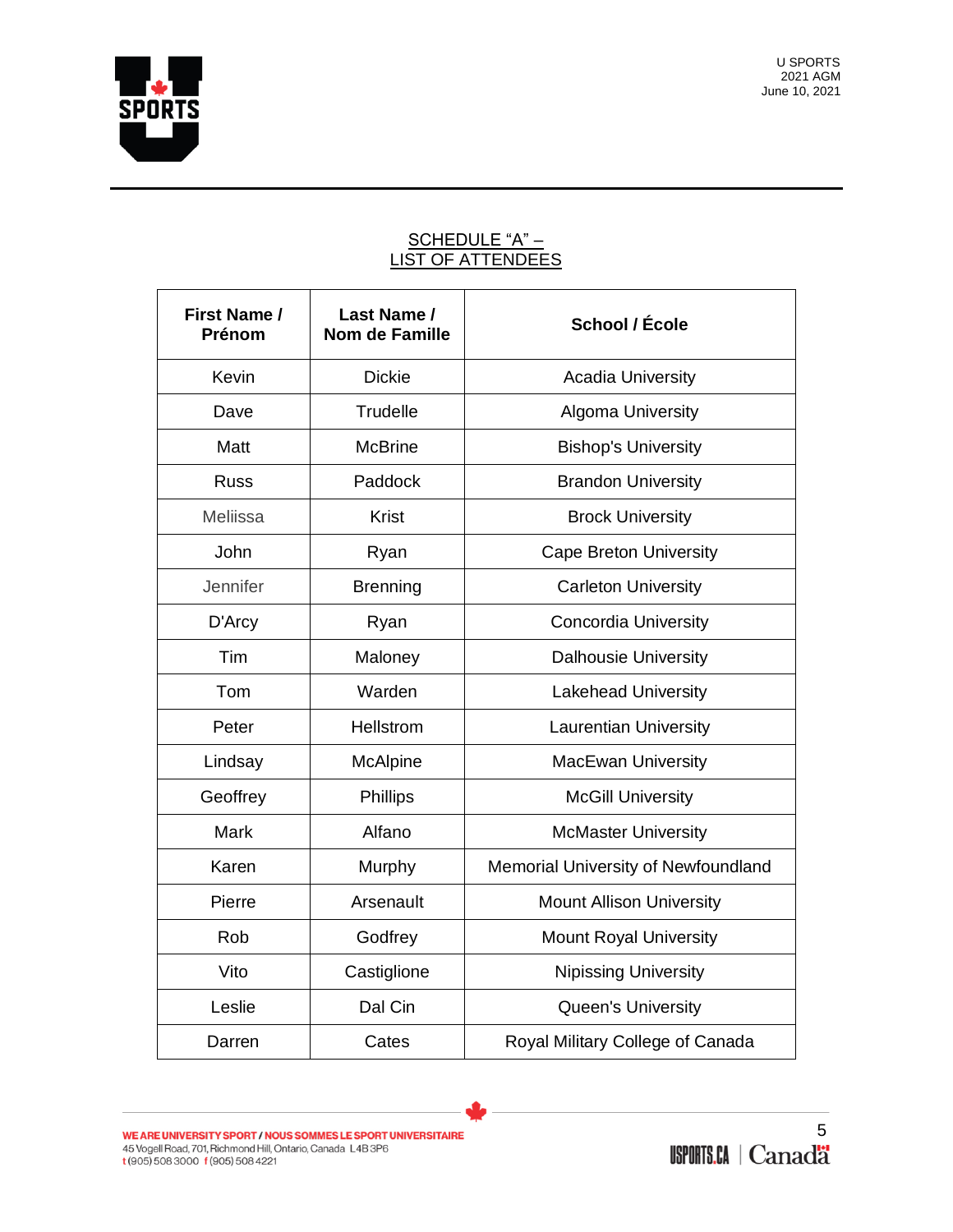

| Louise         | Cowin                 | <b>Ryerson University</b>               |
|----------------|-----------------------|-----------------------------------------|
| <b>Scott</b>   | Gray                  | Saint Mary's University                 |
| Leo            | MacPherson            | St. Francis Xavier University           |
| Micheal        | Eagles                | St. Thomas University *                 |
| Curtis         | Atkinson              | <b>Thompson Rivers University</b>       |
| Deborah        | <b>Bright-Brundle</b> | <b>Trent University</b>                 |
| Jeff           | Gamache               | <b>Trinity Western University</b>       |
| <b>Martine</b> | LeBlanc               | Université de Moncton                   |
| Manon          | Simard                | Université de Montréal                  |
| Jean-Pierre    | <b>Boucher</b>        | Université de Sherbrooke                |
| Daniel         | Méthot                | Université du Québec à Montréal         |
| Isabelle       | La Vergne             | Université du Québec à Trois-Rivières   |
| Julie          | Dionne                | Université Laval                        |
| Katie          | Spriggs               | University of Alberta                   |
| Gordon         | Hopper                | University of British Columbia          |
| Tom            | Huisman               | University of British Columbia Okanagan |
| Ben            | Matchett              | University of Calgary                   |
| <b>Scott</b>   | <b>McRoberts</b>      | University of Guelph                    |
| <b>Neil</b>    | Langevin              | University of Lethbridge                |
| Gene           | Muller                | University of Manitoba                  |
| John           | Richard               | University of New Brunswick             |
| Loralyn        | Murdoch               | University of Northern British Columbia |
| Scott          | <b>Barker</b>         | <b>Ontario Tech University</b>          |
| Susan          | Hylland               | University of Ottawa                    |

WE ARE UNIVERSITY SPORT / NOUS SOMMES LE SPORT UNIVERSITAIRE<br>45 Vogell Road, 701, Richmond Hill, Ontario, Canada L4B 3P6<br>t (905) 508 3000 f (905) 508 4221